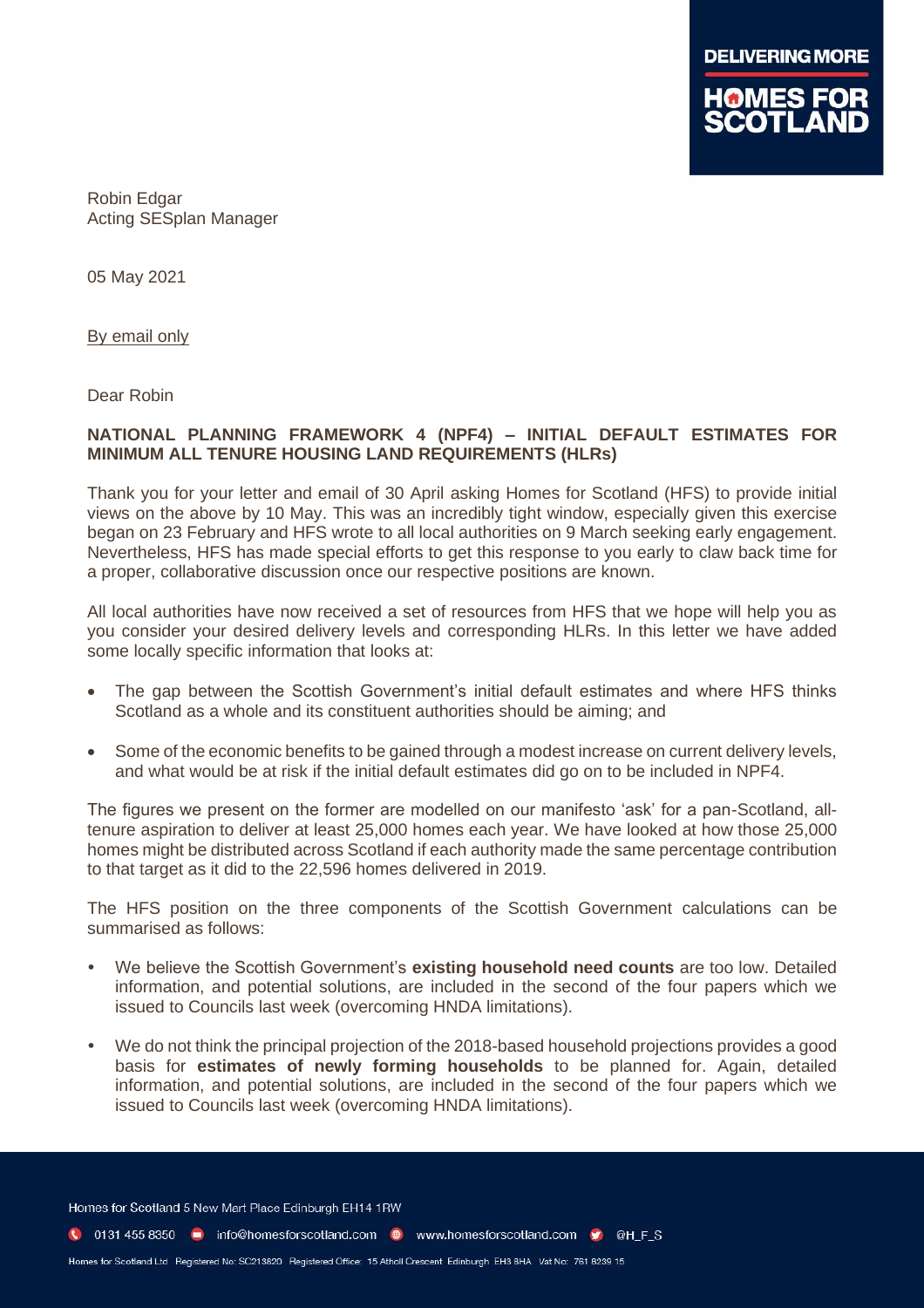(As you and the other SESplan authorities are currently undertaking your own HNDA work you are in a good position to address the limitations we have identified in the Scottish Government's approach. We look forward to learning the results of that work and to liaising with you further as you prepare your locally adjusted estimates).

• We accept the Scottish Government's **flexibility allowance** levels.

Additionally, we believe it is the 2019 **completion figures** that should be considered, rather than the 10-year average suggested by the Scottish Government and included in your tables. This is because the 10-year average takes Scotland halfway back to the depth of the post-global financial crisis recession and does not serve the policy objective of increasing housing delivery.

Turning to the initial default estimates for local authorities in the South East Scotland region, we hope the additional tables in this letter are of use on top of the resources already provided.

## **Table 1: Comparison of Scottish Government targets to HFS modelled suggestion**

(figures provided to West Lothian and City of Edinburgh Councils included for completeness. West Lothian shown separately as it is unique in having shown HFS its proposed locally adjusted estimate)

|                                       | A<br>Existing<br>Need<br>Count | Β<br>Newly<br>forming<br>households<br><b>Estimate</b> | $(A+B)$<br>Need +<br>Demand<br><b>Estimate</b> | Adjustment to<br>reflect 2019<br>completions and<br>policy aspiration<br>to increase<br>delivery | Flexibility<br>allowance<br>(25% or 30%<br>in with Scot<br>Gov levels) | <b>Minimum</b><br><b>HLR</b> |
|---------------------------------------|--------------------------------|--------------------------------------------------------|------------------------------------------------|--------------------------------------------------------------------------------------------------|------------------------------------------------------------------------|------------------------------|
| East<br><b>Lothian IDE</b>            | 500                            | 4,350                                                  | 4,850                                          |                                                                                                  | 1,213                                                                  | 6,063                        |
| <b>HFS initial</b><br>suggestion      | $500 +$                        | $4,350 +$                                              | $4,850 +$                                      | 10,267                                                                                           | 2,567                                                                  | 12,834                       |
| Edinburgh<br><b>IDE</b>               | 2,150                          | 19,900                                                 | 22,050                                         |                                                                                                  | 5,313                                                                  | 27,563                       |
| <b>HFS initial</b><br>suggestion      | $2,150 +$                      | $19,900 +$                                             | $22,050 +$                                     | 34,121                                                                                           | 8,530                                                                  | 42,651                       |
| <b>Fife IDE</b>                       | 750                            | 3,450                                                  | $4,200 +$                                      |                                                                                                  | 1,050                                                                  | 5,250                        |
| initial<br><b>HFS</b><br>suggestion   | $750 +$                        | $3,450 +$                                              | $4,200 +$                                      | 16.297<br>$(1,630 \text{ pa})$                                                                   | 4,074                                                                  | 20,372                       |
| <b>Midlothian</b><br><b>IDE</b>       | 500                            | 5,950                                                  | 6,450                                          |                                                                                                  | 1,613                                                                  | 8,063                        |
| initial<br><b>HFS</b><br>suggestion   | $500 +$                        | $5,950 +$                                              | $6,450 +$                                      | 7,435                                                                                            | 1,859                                                                  | 9,294                        |
| <b>Scottish</b><br><b>Borders IDE</b> | 100                            | 1,250                                                  | 1,350                                          |                                                                                                  | 405                                                                    | 1,755                        |
| initial<br><b>HFS</b><br>suggestion   | $100 +$                        | $1,250 +$                                              | $1,350 +$                                      | 3,441                                                                                            | 1,032                                                                  | 4,473                        |

| <b>West</b><br><b>Lothian IDE</b>    | 600      | 6,500    | 7,100     |        | 1,750 | 8,850  |
|--------------------------------------|----------|----------|-----------|--------|-------|--------|
| <b>West</b><br>Lothian<br><b>LAE</b> | 1200     | 6,500    | 7,700     |        | 1,900 | 9,600  |
| <b>HFS</b><br>initial<br>suggestion  | $1200 +$ | $6,500+$ | $7,700 +$ | 12,646 | 3,794 | 16,440 |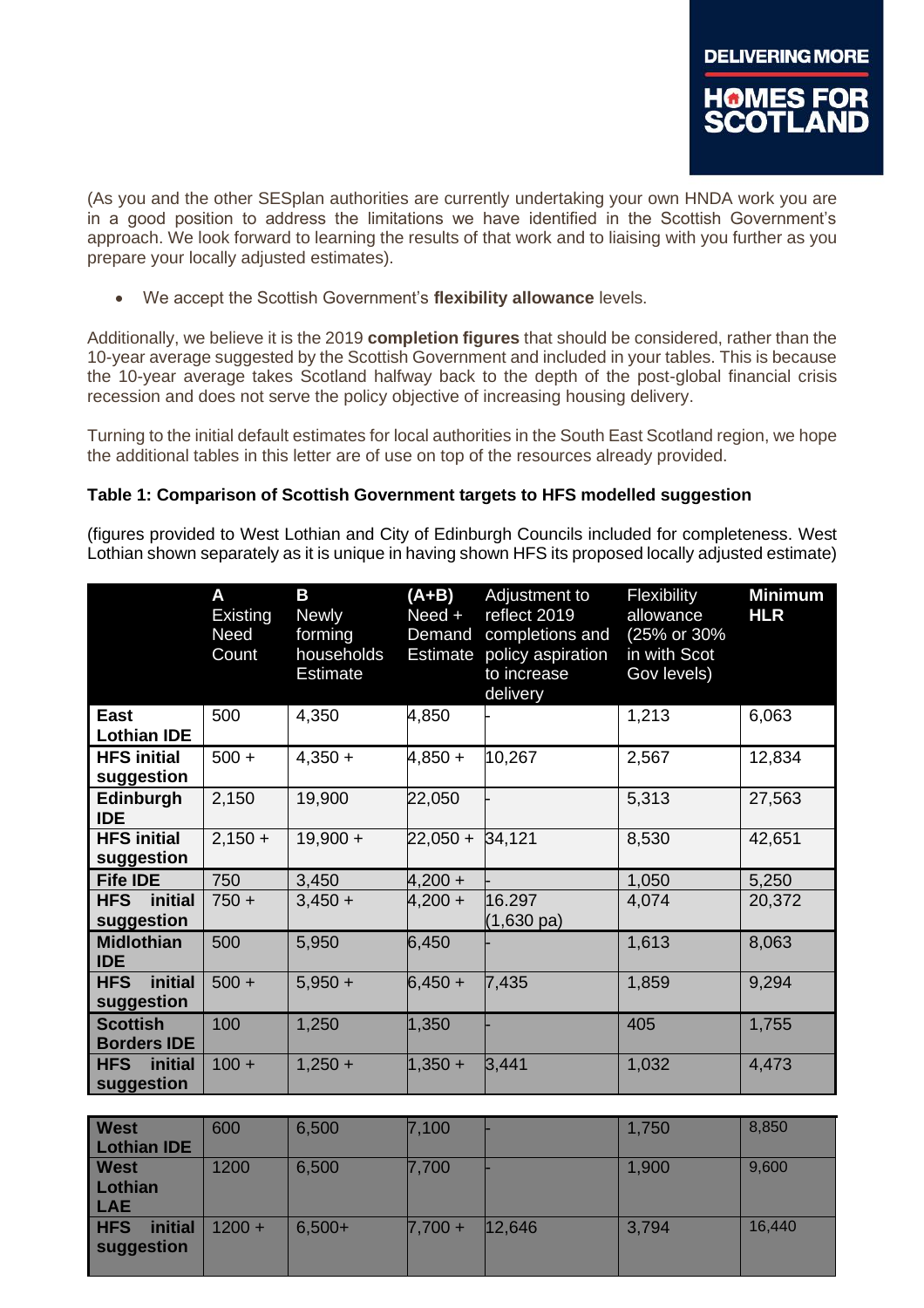HFS would support significant upward adjustments of the initial default estimates of need and demand, as they are coming out significantly lower than current (2019) completion levels and do not support the objective of increasing housing delivery, or wider policy objectives. Our table models where that upward adjustment would reach if local authorities collectively achieved the HFS policy target of delivering at least 25,000 homes of all tenures each year. The model rolls forward the proportionate contributions to supply that each local authority made in 2019, when 22,596 homes were delivered across Scotland. Corresponding minimum all-tenure HLRs are shown, for contrast. The HFS excel spreadsheet, circulated alongside the other resource last week, holds our workings on this.

The HFS paper on overcoming HNDA limitations (as previously circulated) identifies reasons why the Scottish Government existing need counts have come out so low. The primary issue is the very narrow definition of existing household need. The Scottish Government only counts:

- homeless households in temporary accommodation; and
- households of more than 1 person which are both overcrowded and concealed.

The table below gives examples of other types of existing household need that the HNDA toolkit does not acknowledge or attempt to count, and which local authorities may wish to make provision for in their locally adjusted estimates.

| <b>Type of Existing Household Need</b>           | <b>Description and Example</b>                    |
|--------------------------------------------------|---------------------------------------------------|
| An overcrowded (but not concealed)               | A household living in a home that has too few     |
| household.                                       | bedrooms for the family members (for example      |
|                                                  | a family with a boy and a girl but only 2         |
|                                                  | bedrooms).                                        |
| Households that are concealed (but not           | A household that wants but does not have a        |
| overcrowded).                                    | home of their own (for example a young family     |
|                                                  | living with grandparents).                        |
| Single person households in need (even if        | For example, an adult son or daughter forced      |
| both overcrowded and concealed) (e.g. adults     | by circumstance to be still living with a parent. |
| living in HMOs or with friends / parents / other | If they wanted to form a home with a partner      |
| relatives).                                      | they would be 'counted', as a single person       |
|                                                  | they are not.                                     |
| Those living in homes that are physically        | For example, a family living in a home with       |
| unfit.                                           | very poor condition roof / walls / ceiling.       |
| Households in homes that are not affordable      | For example, a family that is struggling          |
| to them.                                         | financially and spending more than 50% of         |
|                                                  | their income on housing costs.                    |
| Households in <b>unsuitable</b> homes.           | For example, a family with children living in a   |
|                                                  | home with no private outdoor space.               |

## **Table 2: Households Excluded from the NHDA Existing Household Need Count**

We have also suggested that local authorities increase the estimate of newly forming households. This component of the initial default estimates uses the principal projection from the 2018-based household projections. The projections assume a continuation of past trends, irrespective of any

Homes for Scotland 5 New Mart Place Edinburgh EH14 1RW

1 0131 455 8350 minfo@homesforscotland.com · www.homesforscotland.com • ©HFS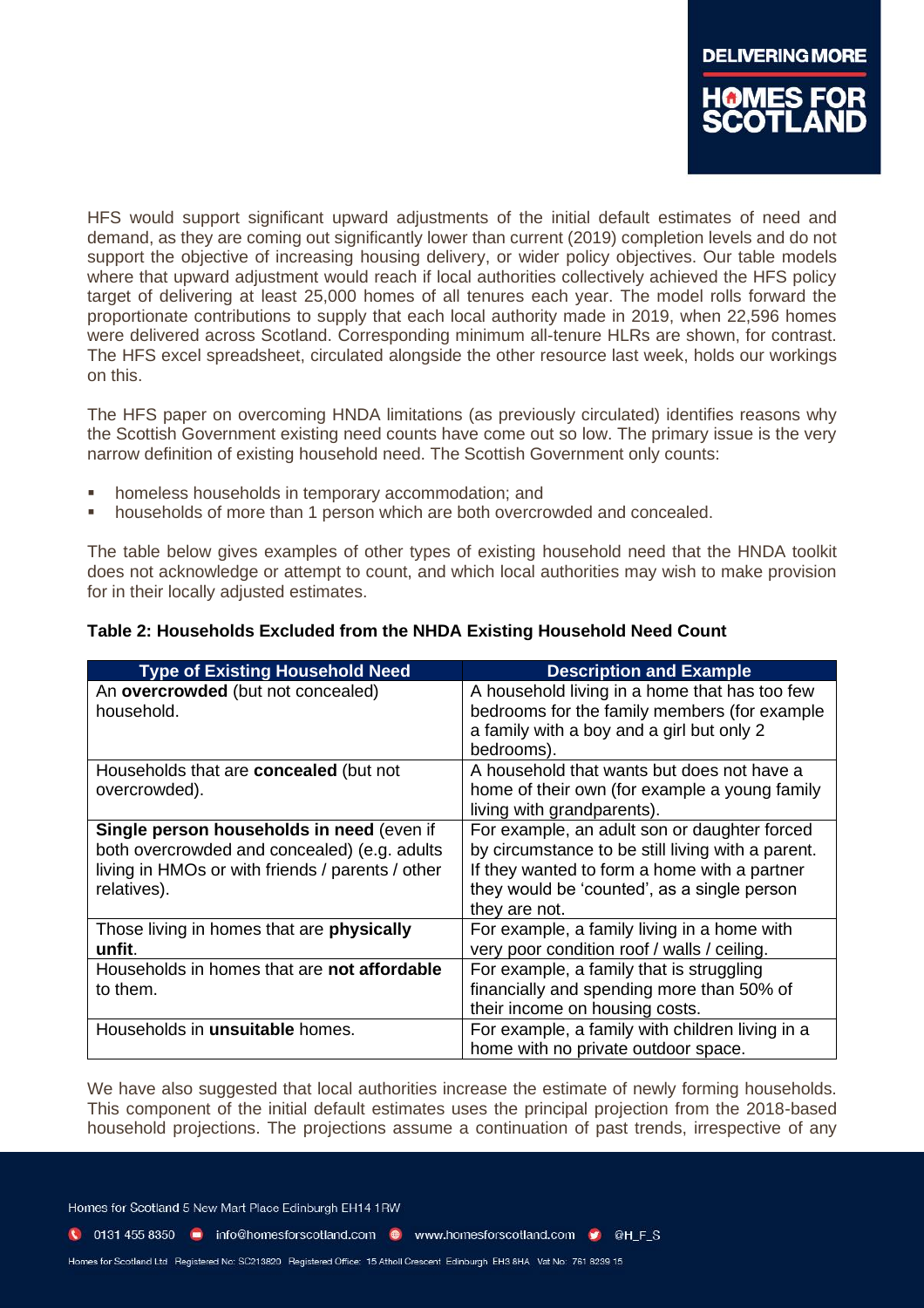

changes to policy or wider circumstances. The NRS itself acknowledges the limitations of its projections, and states that they are not policy-based forecasts of what the Scottish Government expects to happen. We are also concerned that the projections have, in the past, proven to be poor predictors of what happens in practice.

Rather than simply accepting the estimate of newly forming households that has been provided by the Scottish Government, HFS considers that local authorities should look at the full range of projections, from low through the default 'principal projection' to high. The most appropriate and reliable outcome may lie between the principal projection (which tends to under-predict household formation) and the high migration scenario (which tends to over-predict household formation, but to a lesser degree). HFS would be keen to look at the range of scenarios with authorities when your HNDA work is ready.

As well as the HNDA paper already mentioned, the resources distributed last week include a paper on Policy Thinking for Locally Adjusted Estimates. One area of policy thinking we have highlighted is around the economic benefits of housing delivery. The tables below illustrate a selection of the economic benefits of home building in local authorities in South East Scotland and considers how these benefits could be increased with the modest (10.6%) increase in housing delivery that HFS has modelled. It also shows what jobs and wider economic benefits are at risk if delivery reduced to the low number of homes indicated in the initial default estimates of need and demand. The West Lothian figures are based on their proposed locally adjusted estimate.

## **Table 3: Economic Benefits of Home Building in South East Scotland Local Authorities**

| <b>East</b><br>Lothian<br><b>Measure</b> | <b>Per Home</b> | <b>Homes</b><br><b>Built 2019</b> | Achieved 2019 | Uplift at 1,027 | At risk at 485 |
|------------------------------------------|-----------------|-----------------------------------|---------------|-----------------|----------------|
| Jobs                                     | 4               | 928                               | 3,712         | 396             | 1,772          |
| <b>GVA</b>                               | 205,000         | 928                               | 190,240,000   | 20,295,000      | 90,815,000     |
| <b>Local Spend</b>                       | 5,000           | 928                               | 4,640,000     | 495,000         | 2,215,000      |
| <b>Council Tax</b>                       | 990             | 928                               | 918,720       | 98,010          | 438,570        |
| <b>S75</b>                               | 5,378           | 928                               | 4,990,784     | 532,422         | 2,382,454      |

(figures provided to West Lothian Council & City of Edinburgh Council included for completeness)

| Edinburgh,<br>City of | <b>Per Home</b> | <b>Homes</b><br><b>Built 2019</b> | Achieved 2019 | Uplift at 3,412 | At risk at 2,205 |
|-----------------------|-----------------|-----------------------------------|---------------|-----------------|------------------|
| <b>Measure</b>        |                 |                                   |               |                 |                  |
| Jobs                  | 4               | 3.084                             | 12,336        | 1,312           | 3,516            |
| <b>GVA</b>            | 205,000         | 3,084                             | 632,220,000   | 67,240,000      | 180,195,000      |
| <b>Local Spend</b>    | 5,000           | 3.084                             | 15,420,000    | 1,640,000       | 4,395,000        |
| <b>Council Tax</b>    | 990             | 3,084                             | 3,053,160     | 324,720         | 870,210          |
| S75                   | 5,378           | 3,084                             | 16,585,752    | 1,763,984       | 4,727,262        |

Homes for Scotland 5 New Mart Place Edinburgh EH14 1RW

C 0131 455 8350 m info@homesforscotland.com · www.homesforscotland.com • ©HFS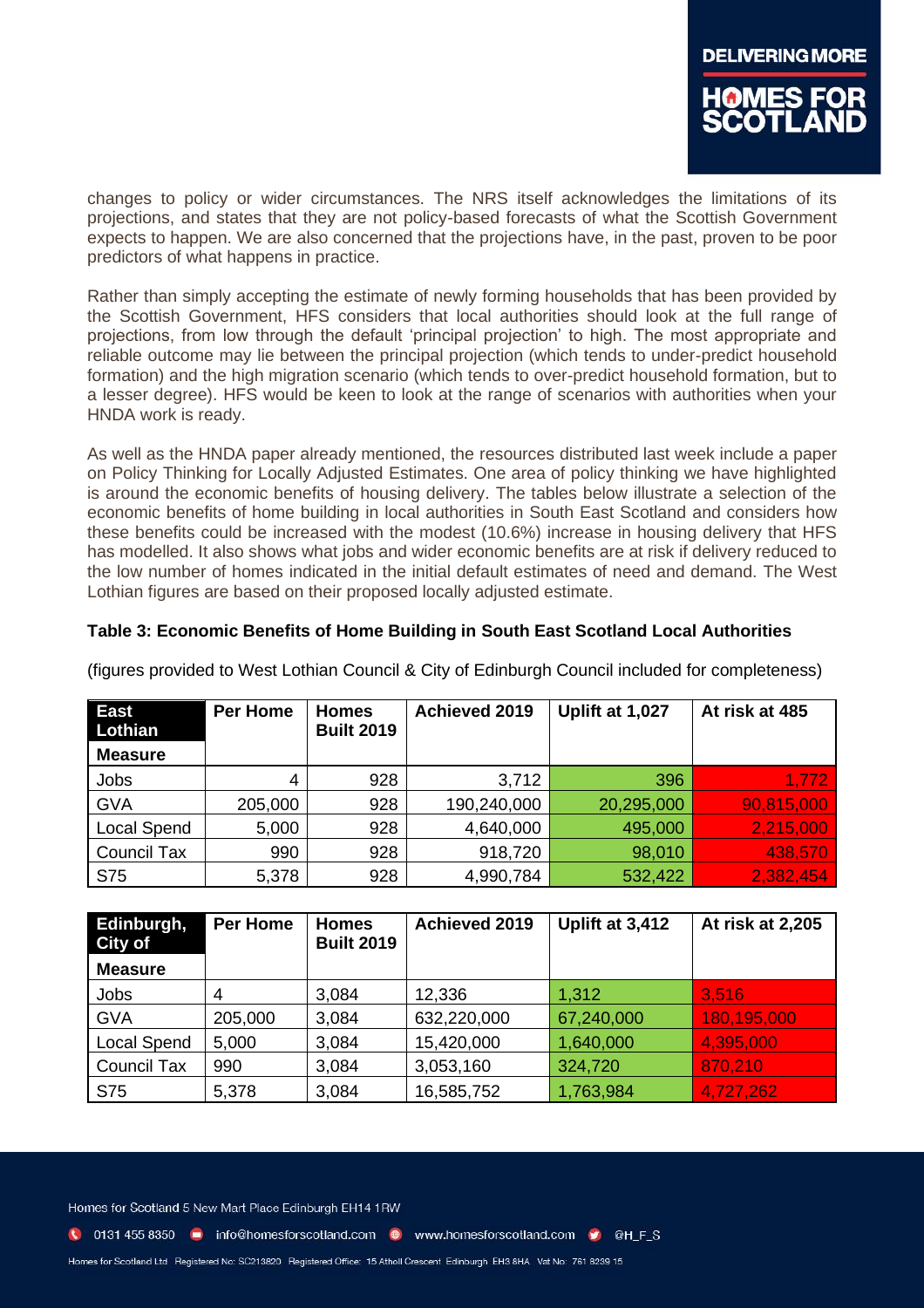

| Fife (All)         | Per Home | <b>Homes</b><br><b>Built 2019</b> | <b>Achieved 2019</b> | Uplift to 1,630 | At risk at 420 |
|--------------------|----------|-----------------------------------|----------------------|-----------------|----------------|
| <b>Measure</b>     |          |                                   |                      |                 |                |
| Jobs               | 4        | 1,473                             | 5,892                | 628             | 4,212          |
| <b>GVA</b>         | 205,000  | 1,473                             | 301,965,000          | 32,185,000      | 215,865,000    |
| <b>Local Spend</b> | 5,000    | 1,473                             | 7,365,000            | 785,000         | 5,265,000      |
| <b>Council Tax</b> | 990      | 1,473                             | 1,458,270            | 155,430         | 1,042,470      |
| S75                | 5,378    | 1,473                             | 7,921,794            | 844,346         | 5,663,034      |

| МC                 | <b>Per Home</b> | <b>Homes</b><br><b>Built 2019</b> | <b>Achieved 2019</b> | Uplift at 743 | At risk at 645 |
|--------------------|-----------------|-----------------------------------|----------------------|---------------|----------------|
| <b>Measure</b>     |                 |                                   |                      |               |                |
| Jobs               | 4               | 672                               | 2,688                | 284           | 108            |
| <b>GVA</b>         | 205000          | 672                               | 137,760,000          | 14,555,000    | 5,535,000      |
| <b>Local Spend</b> | 5000            | 672                               | 3,360,000            | 355,000       | 135,000        |
| <b>Council Tax</b> | 990             | 672                               | 665,280              | 70,290        | 26,730         |
| S75                | 5378            | 672                               | 3,614,016            | 381,838       | 145,206        |

| <b>SBC</b>         | <b>Per Home</b> | <b>Homes</b><br><b>Built 2019</b> | <b>Achieved 2019</b> | Uplift at 344 | At risk at 135 |
|--------------------|-----------------|-----------------------------------|----------------------|---------------|----------------|
| <b>Measure</b>     |                 |                                   |                      |               |                |
| Jobs               | 4               | 311                               | 1,244                | 132           | 704            |
| <b>GVA</b>         | 205000          | 311                               | 63,755,000           | 6,765,000     | 36,080,000     |
| <b>Local Spend</b> | 5000            | 311                               | 1,555,000            | 165,000       | 880,000        |
| <b>Council Tax</b> | 990             | 311                               | 307,890              | 32,670        | 174,240        |
| S75                | 5378            | 311                               | 1,672,558            | 177,474       | 946,528        |

| <b>WLC</b>         | <b>Per Home</b> | <b>Homes</b>      | <b>Achieved 2019</b> | Uplift at 1,265 | At risk at 770 |
|--------------------|-----------------|-------------------|----------------------|-----------------|----------------|
| <b>Measure</b>     |                 | <b>Built 2019</b> |                      |                 |                |
| Jobs               | 4               | 1143              | 4.572                | 488             | 1,492          |
| <b>GVA</b>         | 205000          | 1143              | 234,315,000          | 25,010,000      | 76,465,000     |
| Local Spend        | 5000            | 1143              | 5,715,000            | 610,000         | 1,865,000      |
| <b>Council Tax</b> | 990             | 1143              | 1,131,570            | 120,780         | 369,270        |
| S75                | 5378            | 1143              | 6,147,054            | 656,116         | 2,005,994      |

HFS understands that your constituent local authorities are working together to prepare a HNDA for the South East Scotland Region. That sounds helpful and we look forward to seeing initial local outputs as soon as they are available. Thank you for recognising HFS as a key stakeholder and member of the HMP. We look forward to collaborating with you further as this work progresses.

Homes for Scotland 5 New Mart Place Edinburgh EH14 1RW

C 0131 455 8350 m info@homesforscotland.com · www.homesforscotland.com • @H\_F\_S